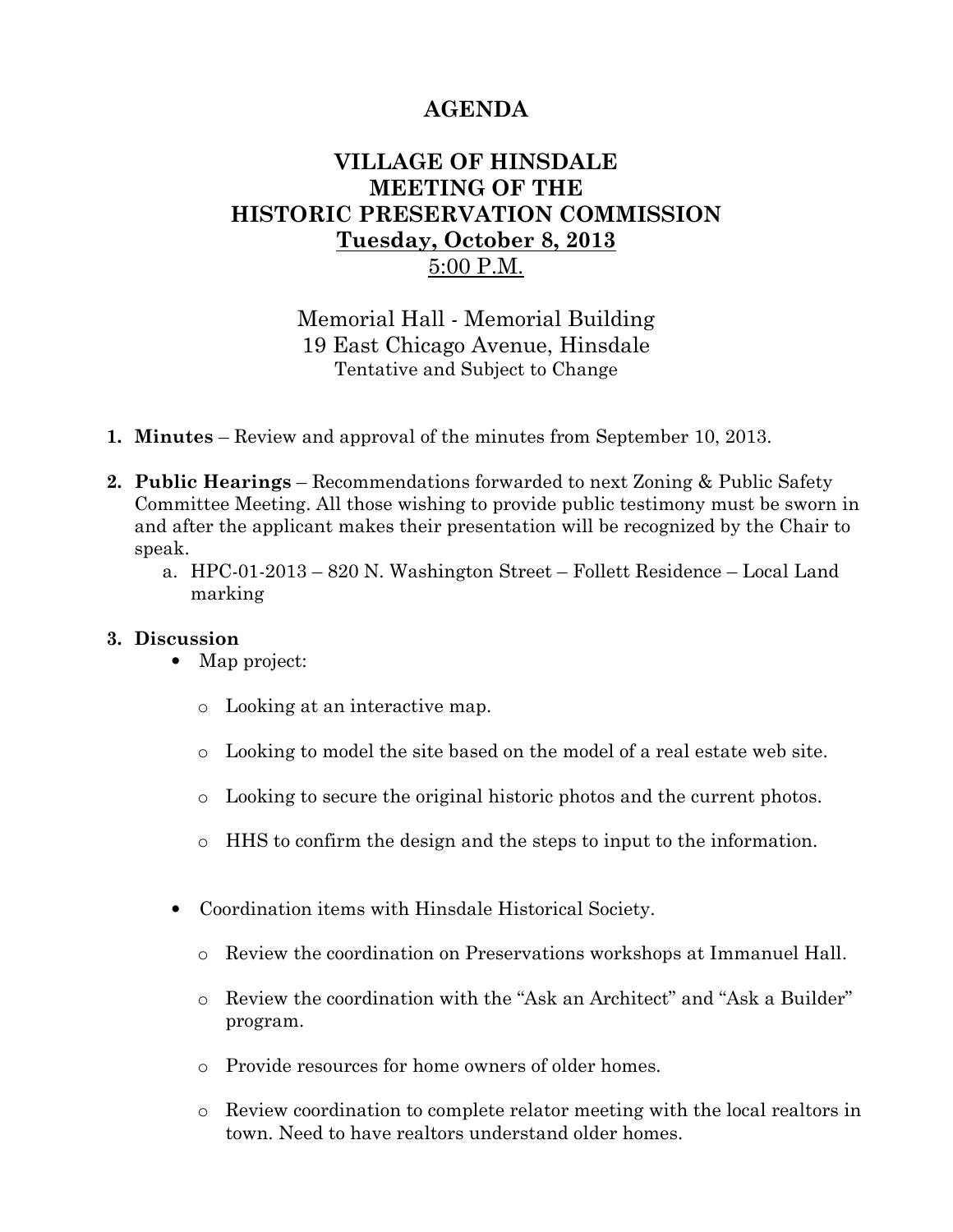- o Review the need to have home inspectors that understand older homes.
- o HPC to work with HHS for the publicity of HHS events.
- Village email newsletter.
	- o Reviewed including HPC information in the email newsletter.
	- o Newsletter goes out every Friday. Need to provide documents 1 week in advance.
	- o Can use text and photos and a link to the HPC web site.
	- o Review what should be included. Start to include HPC Preservation Month information in late January?
- Landmark documents
	- o The flow sheet for the local landmark process is completed.
	- o Review the progress to complete the detailed outline required to provide a tax freeze.
	- o Current home owners have been provided with the State contact to start the review of the tax freeze.
	- o Looking to schedule a consultant that travels the state presenting and addressing questions on Landmarking and the tax freeze process in the State.
	- o Review what can be added to the HPC web site.
- Local Requests for Landmark Status/Tax Freeze.
	- o 212 East First Street is ready to move forward.
	- o 138 East Fourth Street is ready to move forward.
	- o 405 East Seventh Street is ready to move forward.
- Historic Preservation Month (May 2014).
	- o Update on the school contacts for 2014.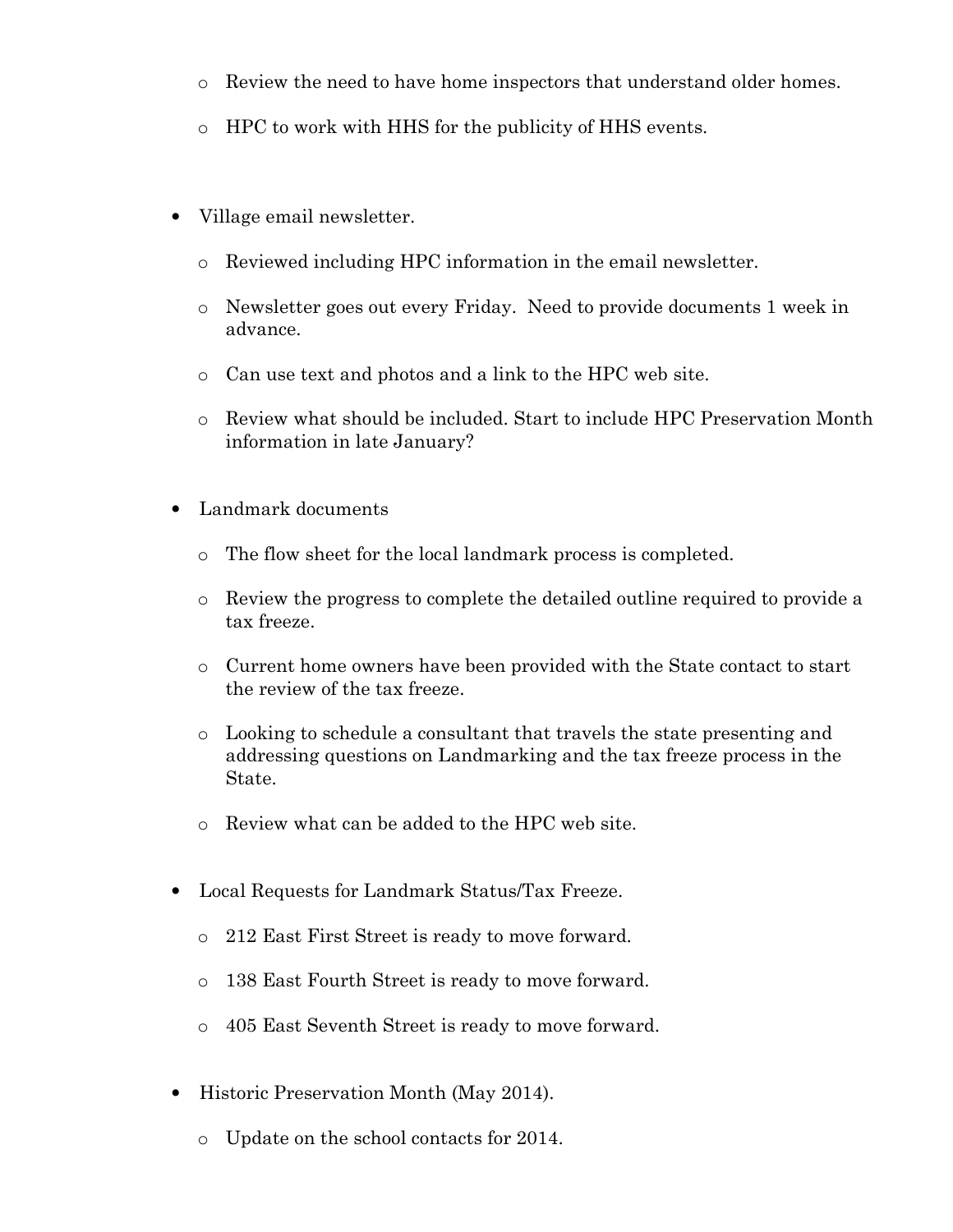- HMS: Teacher has agreed to participate. Look at photographs in the Downtown. Commissioner Hutter to follow up with the teacher.
- CHMS: Have the teacher's name. Commissioner Hutter is working on contacting the teacher.
- **High School: Have the teachers contact information High School.** Commissioner Hutter is working on contacting the teacher.
- o Proposed member responsibilities and updates on progress.
	- Commissioner Bohnen-Public Relations
	- Commissioners Gonzalez and Hutter-Contest Coordinators
	- Commissioners Harlow and Peterson-Home Judging and Awards
- o Will need to review the proposed prizes.
- o Home awards
	- Historic Houses
	- Good Neighbor
	- Compatible addition
- o Schools
	- Pre School and Elementary-coloring contest. Display at Kramer's and maybe other places in town. Zook House is the selected picture.
	- Middle School (Jr High) -Photos of historic elements in the downtown.
	- High Schools-Drawing looking at black & white or color of historic elements in the downtown
- o Schools
	- Pre School and Elementary-coloring contest. Display at Kramer's and maybe other places in town. Need to select a picture.
- o Draft Time Line
	- Provide final details and schedule to the Schools. January 13, 2014.
	- Start the promotion for houses and schools. March 3, 2014.
	- Due date for schools and houses. April 18, 2014.
	- **Judging.** April 21, 2014 to May 5, 2014.
	- Prepare awards for May 5, 2014 to May 16, 2014.
	- Award date before the Village Trustee Meeting, 6:30pm on May 20, 2014
- o Recap of progress/next steps.
	- Review the Flyer and Invitation.
	- Review using posters for store front windows.
	- Review the ads for the Hinsdalean.
	- Review the use of the Patch.
- Review the ability to create a subcommittee to promote preservation in the Village.